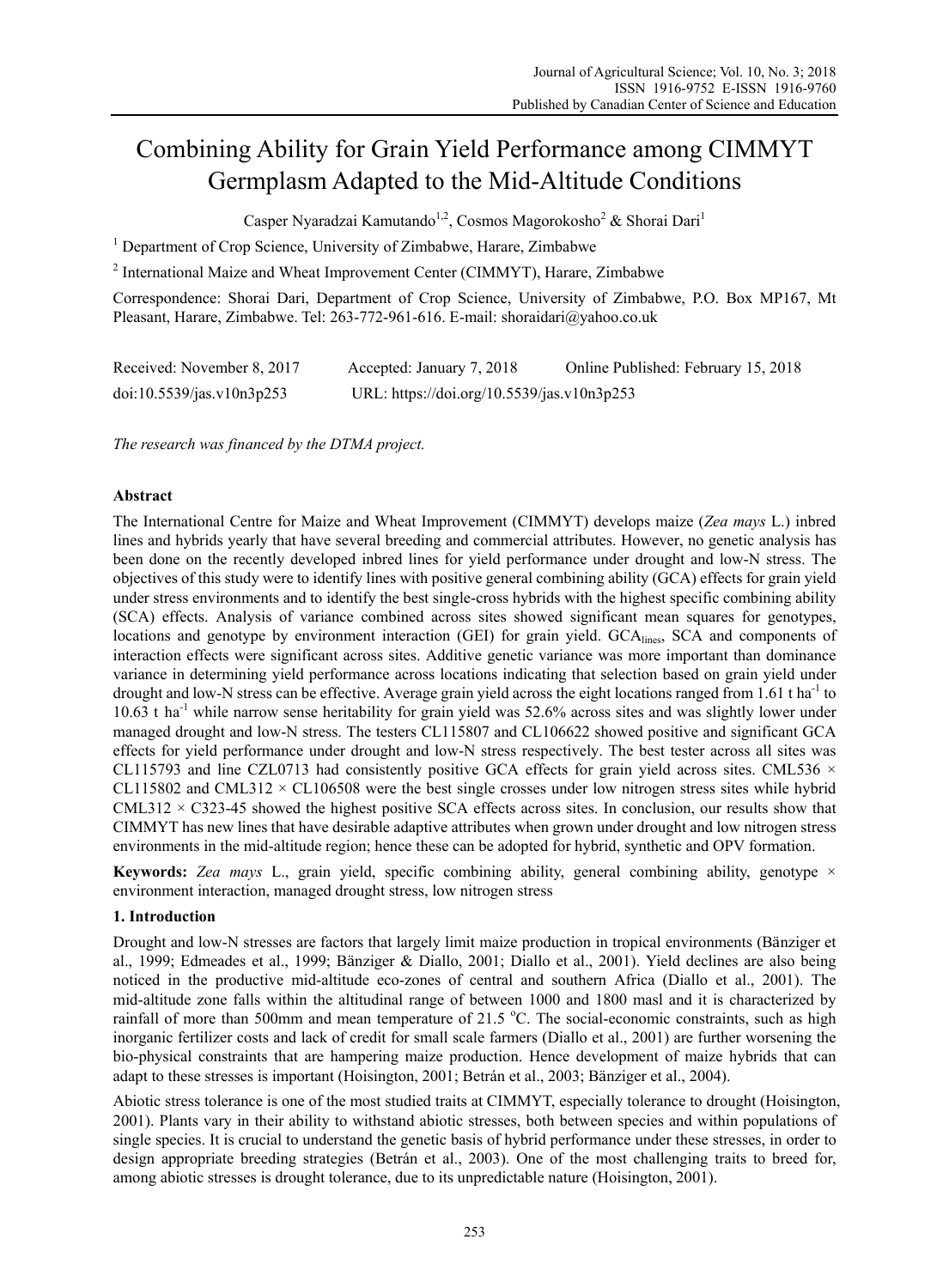Selection for grain yield under severe drought stress has often been considered inefficient (Bolanos et al., 1992), because the estimate of heritability for grain yield has been found to decline as yield fell. But, these authors recommended the use of secondary traits as an option to increase selection efficiency under these conditions, since they have adaptive values, high heritability, and are easy to measure.

Diallo et al. (2001) carried out a study to develop hybrid maize varieties that are tolerant to low-N and drought. In the study, drought tolerant inbred lines developed by CIMMYT-Harare in collaboration with CIMMYT-Mexico were crossed with two stress resistant testers (CML 202 and CML 206) during the 1997/98 minor season. The crosses were evaluated at seven sites, alongside local checks in 1999 under both stressed and unstressed conditions. The selected best single cross hybrids were crossed with other testers (CML 78 and CML 384) in 2000 and the resulting three-way hybrids were evaluated in 2001. Grain yield and secondary traits such as anthesis-silking interval, leaf senescence and number of ears plant<sup>-1</sup> were used to select the most promising materials. The study identified eight drought and low-N tolerant three-way hybrids which yielded 24, 15 and 64% more than the best hybrid checks under optimum, low-N and drought stress conditions, respectively.

Betrán et al. (2003) also did a study to evaluate a group of tropical white inbred lines for grain yield performance, combining abilities and stability under optimal, drought and low-N stress conditions. They found heterosis to increase with the intensity of drought stress. Significant interactions were observed for combining abilities under low-N and high N. The type of gene action appeared to be different under low N and high-N, with additive effects more important under drought and dominance effects more important under low-N. The importance of additive effects increased with intensity of drought stress. The results suggested the need to incorporate drought tolerance in both parental lines to achieve acceptable hybrid performance under severe drought.

CIMMYT-Zimbabwe recently developed maize inbred lines that can adapt to the mid-altitude conditions through the pedigree breeding method. The lines have desirable adaptive attributes under low-N, drought, and in agronomically favorable conditions (optimal environments). But the combining ability of the new lines with the old CIMMYT lines is not known, yet this information is important to the breeders as a decision making tool in hybrid development, population and tester formation. Hence, the objectives of this study were to identify lines with positive and significant GCA and SCA effects for grain yield under stress environments and to identify the best single-cross hybrids with the highest SCA effects.

# **2. Materials and Methods**

#### *2.1 Planting Materials and Evaluation Sites*

The study was a combining ability trial of hybrids developed using the North Carolina Design II mating design, where 30 male lines were crossed with eight (8) female lines (Table 1). The male lines are the elite lines that were developed for adaptability in the sub-Saharan African conditions. The female lines are common CIMMYT lines and they were used as testers in this study. The hybrids were developed by crossing using hand pollination. The 240 hybrids developed were planted alongside 10 checks: two checks from Seed Co (SC 727 and SC 633) and eight checks developed by CIMMYT (CML444  $\times$  CML536, CML395  $\times$  CML444, CML312  $\times$  442, CML539  $\times$  CML 442, CML539  $\times$  CML197, CML312  $\times$  CML444, CML444  $\times$  CML197 and CML444  $\times$ CML489). The evaluations were done at eight sites in the 2012-2013 summer and winter seasons in Zimbabwe (Table 2). The sites used represent the areas where maize is mostly grown in Zimbabwe.

| <b>Parents</b> Name |          | Origin                | Pedigree                                                                                                                                                                          | <b>Heterotic</b><br>group |
|---------------------|----------|-----------------------|-----------------------------------------------------------------------------------------------------------------------------------------------------------------------------------|---------------------------|
| Male lines (ML)     |          |                       |                                                                                                                                                                                   |                           |
|                     | CL115808 | MZ11B-242A SITE 1-10  | [[(CML395/CML444)-B-4-1-3-1-B/CML444//[[TUXPSEQ]C1F2/P49-SR]F2-45-7- B<br>1-2-BBB]-2-1-2-2-BBB/[LZ956441/LZ966205]-B-3-4-4-B-5-B*5]-B-5-2-BBB                                     |                           |
| $\mathfrak{D}$      | CL115789 | MZ11B-242A SITE 1-18  | [[[MSRXPOOL9]C1F2-176-4-7-X-1-B/CML206]-5-2-3-1-B*5/P501SRc0-F2-47-3<br>$-1-1-B$ ]-B-3-1-1-B*4                                                                                    | A                         |
| 3                   | CL115809 | MZ11B-242A SITE 1-20  | [[CML199/[EV7992#/EV8449-SR]C1F2-334-1(OSU8i)-6-3-Sn]-B-23-2-2-B*4/[C]<br>ML442/CML197//[TUXPSEO]C1F2/P49-SR]F2-45-7-3-2-BBB]-2-1-1-2-1-BBB]-<br>$B-3-1-BBB$                      | A                         |
| 4                   | CL106683 | HA10A-123A SITE 1-106 | [[CML312/[TUXPSEO]C1F2/P49-SR]F2-45-3-2-1-BB//INTA-F2-192-2-1-1-1-B*4 A<br>]-1-5-1-1-2-BB/[CML442/CML197//[TUXPSEO]C1F2/P49-SR]F2-45-7-3-2-BBB]<br>$-2-1-1-1-2-BBB$ ] $-B-1-1-BB$ |                           |

Table 1. The pedigrees of the males and females that were crossed using an NCII design in the 2012 rainy season in Zimbabwe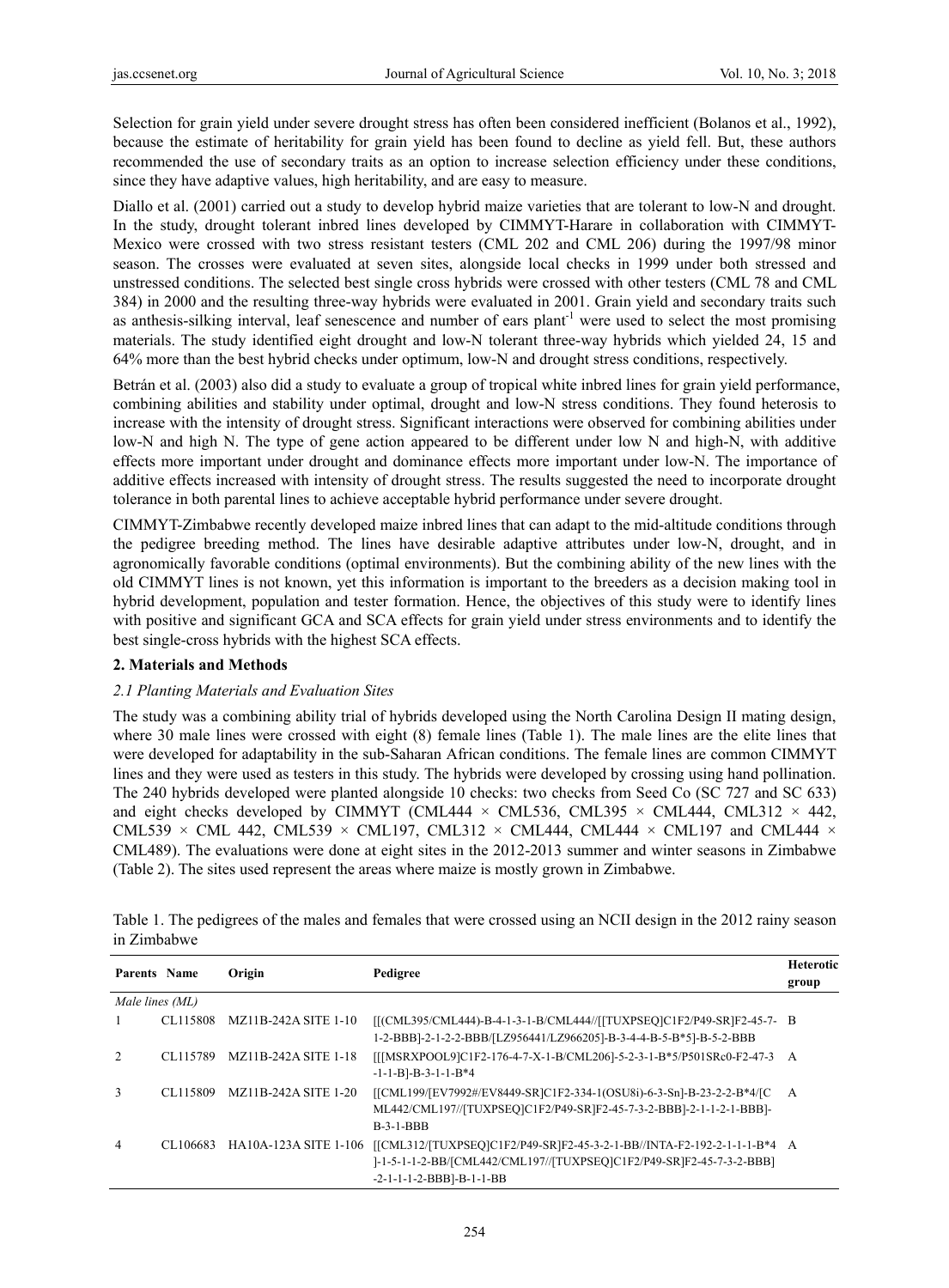|              | Parents Name      | Origin                        | Pedigree                                                                                                                                                                                                            | Heterotic<br>group |
|--------------|-------------------|-------------------------------|---------------------------------------------------------------------------------------------------------------------------------------------------------------------------------------------------------------------|--------------------|
| 5            | CL115755          | MZ11B-242A SITE 1-88          | [[CML312/[TUXPSEQ]C1F2/P49-SR]F2-45-3-2-1-BB//INTA-F2-192-2-1-1-1-B*4<br>]-1-5-1-1-2-BB/[CML442/CML197//[TUXPSEQ]C1F2/P49-SR]F2-45-7-3-2-BBB]<br>$-2-1-1-1-2-BBB$ ]-B-1-1-BBB                                       | A                  |
| 6            | CL115803          | MZ11B-242A SITE 1-72          | [[CML312/MAS[MSR/312]-109-3]-B-71-3-BBB/[CML390/CML206]-BB-2-4-B*4 A<br>$]-B-11-2-3-B*4$                                                                                                                            |                    |
| 7            | CL106868          | HA10A-123B SITE 1-35          | [[CML312/MAS[MSR/312]-109-3]-B-71-3-BBB/[CML390/CML206]-BB-2-4-B*4 A<br>$]-B-11-2-3-BBB$                                                                                                                            |                    |
| 8            | CL115804          | MZ11B-242A SITE 1-74          | [[CML390/CML206]-BB-2-4-B*4/MAS[MSR/312]-117-2-2-1-B*5]-B-14-1-1-B*4                                                                                                                                                | A                  |
| 9            | CL106581          | MZ11B-242A SITE 1-66          | [[CML442/[TUXPSEQ]C1F2/P49-SR]F2-45-3-2-1-BB//COMPE2/P43-SR//COMP<br>E2]FS#-20-1-1-B-1-BBB]-2-5-1-1-1-B/[CML442/CML197//[TUXPSEQ]C1F2/P49<br>-SR]F2-45-7-3-2-BBB]-2-1-1-1-2-BBB]-B-3-1-BBB                          | A                  |
| 10           | CL115811          | MZ11B-242A SITE 1-76          | [[CML444/CML395//DTPWC8F31-1-1-2-2-BB]-4-2-2-2-2-BB/[MSRXPOOL9]C1<br>F2-205-1(OSU23i)-5-3-X-X-1-B//EV7992/EV8449-3-2-2-2-B*5]-B-1-1-BBB                                                                             | B                  |
| 11           | C326-29           | HA09A-123 SITE 2-31           | [[EV7992#/EV8449-SR]C1F2-334-1(OSU8i)-1-4-X-X-2-B/[SC/ZM605-1-2-5-2/C<br>ML395]-B-14-3-2-1-3-1/[[EV7992#/EV8449-SR]C1F2-334-1(OSU8i)-10-4(I)-X-X<br>-B/[MSRXPOOL9]C1F2-205-1-3-1-2/CML202]-B-5-1-1-2-B-4)-1-4-3-2-B | B                  |
| 12           | CL115793          | MZ11B-242A SITE 1-26          | [[LZ956441/LZ966205]-B-3-4-4-B-5-B*5/[CML390/CML206]-BB-2-4-B*4]-B-1-<br>$1-1-BB$                                                                                                                                   | AB                 |
| 13           | CL115791          | MZ11B-242A SITE 1-22          | [[LZ956441/LZ966205]-B-3-4-4-B-5-B*5/[CML390/CML206]-BB-2-4-B*4]-B-4-<br>$1 - 1 - B*4$                                                                                                                              | AB                 |
| 14           | CL115807          | MZ11B-242A SITE 1-6           | [[LZ956441/LZ966205]-B-3-4-4-B-5-B*5/[CML390/CML206]-BB-2-4-B*4]-B-4-<br>$1 - 2 - B*4$                                                                                                                              | AB                 |
| 15           | CL106689          | HA10A-122B SITE 1-3           | [[LZ956441/LZ966205]-B-3-4-4-B-5-B*5/[CML390/CML206]-BB-2-4-B*4]-B-4-<br>$1 - 3 - B*4$                                                                                                                              | AB                 |
| 16           | C323-45           | HA09A-122 SITE 1-46           | [CML444/DRB-F2-60-1-1-1-BBB//[LZ956441/LZ966205]-B-3-4-4-B-5-B*7]-5-2-<br>$2-1-1-BBB$                                                                                                                               | B                  |
| 17           | CL115801          | MZ11B-242A SITE 1-64          | [INTA-155-2-2-2-B-4-B/CML390]-B-3-7-1-2-1-B                                                                                                                                                                         | A                  |
| 18           | CL115802          | MZ11B-242A SITE 1-68          | [MAS[206/312]-23-2-1-1-B*5/[CML390/CML206]-BB-2-4-B*4]-B-5-1-4-B*4                                                                                                                                                  | А                  |
| 19           | CL115799          | MZ11B-242A SITE 1-54          | [MAS[206/312]-23-2-1-1-B*5/[CML390/CML206]-BB-2-4-B*4]-B-5-2-3-B*4                                                                                                                                                  | A                  |
| 20           | CL115795          | MZ11B-242A SITE 1-40          | [MAS[206/312]-23-2-1-1-B*5/[CML390/CML206]-BB-2-4-B*4]-B-5-2-4-B*4                                                                                                                                                  | A                  |
| 21           | CL115810          | MZ11B-242A SITE 1-28          | [MAS[206/312]-23-2-1-1-B*5/MAS[MSR/312]-117-2-2-1-B*5]-B-10-1-BBB                                                                                                                                                   | A                  |
| 22           | CL115800          | MZ11B-242A SITE 1-56          | [MAS[MSR/312]-117-2-2-1-B*5/ZM621A-10-1-1-1-2-B*7]-B-10-1-BBB                                                                                                                                                       | A                  |
| 23           | CL106631          | MZ11B-242A SITE 1-36          | [P501SRc0-F2-4-2-1-1-B/[CML442/CML197//[TUXPSEQ]C1F2/P49-SR]F2-45-7-<br>3-2-BBB]-2-1-1-1-2-BBB]-B-4-1-1-B*4                                                                                                         | A                  |
| 24           |                   | CL106622 MZ11B-242A SITE 1-38 | [P501SRc0-F2-47-3-2-1-B/[CML442/CML197//[TUXPSEQ]C1F2/P49-SR]F2-45-<br>7-3-2-BBB]-2-1-1-1-2-BBB]-B-11-1-2-B*4                                                                                                       | A                  |
| 25           |                   | CL106508 HA10A-121B SITE 1-26 | [WEEVIL/CML312]-B-18-3-1-B*5                                                                                                                                                                                        | A                  |
| 26           |                   | CL115797 MZ11B-242A SITE 1-50 | [Z97SYNGLS(B)-F2-188-2-1-2-B*4/P502SRC0-F2-1-3-1-1]-B-1-1-2-B*4                                                                                                                                                     | В                  |
| 27           | CL115798          | MZ11B-242A SITE 1-52          | [Z97SYNGLS(B)-F2-188-2-1-2-B*4/P502SRC0-F2-1-3-1-1]-B-5-2-1-B*4                                                                                                                                                     | B                  |
| 28           | CL106851          | HA10A-123B SITE 1-17          | [ZM621A-10-1-1-1-2-B*7/[TS6C1F238-1-3-3-1-2-#-BB/[EV7992#/EV8449-SR]C<br>1F2-334-1(OSU8i)-10-7(I)-X-X-X-2-BB-1]-1-1-2-1-1-BBB]-B-4-2-1-BBB                                                                          | A                  |
| 29           | CL115792          | MZ11B-242A SITE 1-24          | [ZM621A-10-1-1-1-2-B*7/MAS[MSR/312]-117-2-2-1-B*5]-B-7-1-BBB                                                                                                                                                        | A                  |
| 30           | CL106527          | HA10A-127 SITE 1-16           | SYN[N3-SR]F2(BalBulk)-174-1-2-2-1-BBB                                                                                                                                                                               | A                  |
|              | Female lines (ML) |                               |                                                                                                                                                                                                                     |                    |
| $\mathbf{1}$ | <b>CZL0713</b>    |                               | [SYN-USAB2/SYN-ELIB2]-12-1-1-1-B*7                                                                                                                                                                                  | B                  |
| 2            | CML312            |                               | <b>CML312</b>                                                                                                                                                                                                       | A                  |
| 3            | <b>CML395</b>     |                               | <b>CML395</b>                                                                                                                                                                                                       | B                  |
| 4            | <b>CML442</b>     |                               | <b>CML442</b>                                                                                                                                                                                                       | A                  |
| 5            | CML444            |                               | CML444                                                                                                                                                                                                              | B                  |
| 6            | <b>CML536</b>     |                               | <b>CML536</b>                                                                                                                                                                                                       | A                  |
| 7            | <b>CML537</b>     |                               | <b>CML537</b>                                                                                                                                                                                                       | A                  |
| 8            | <b>CZL052</b>     |                               | ZM523B-29-2-1-1-B*7                                                                                                                                                                                                 | B                  |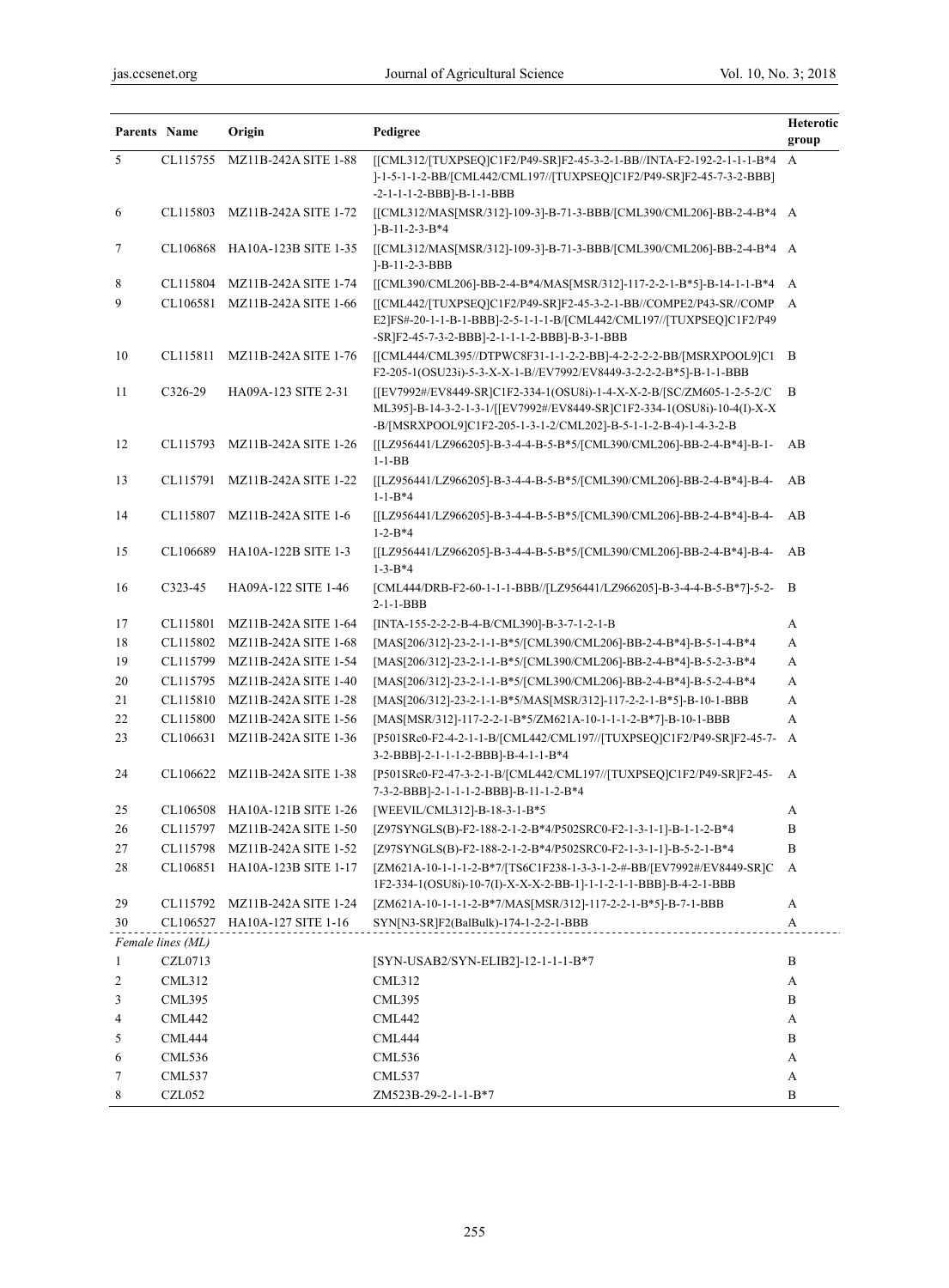| <b>Site</b><br>No. | Site name                                      | <b>Site</b><br>management | Season of<br>planting | 'GIS<br>position                                     | Altitude<br>(masl) | Mega-<br>environment | Natural<br>region | Annual<br>rainfall<br>(mm) |
|--------------------|------------------------------------------------|---------------------------|-----------------------|------------------------------------------------------|--------------------|----------------------|-------------------|----------------------------|
| $\mathbf{1}$       | Agricultural Research Trust Farm<br>(ART Farm) | Optimum<br>environment    | Summer                | $17^{\circ}26^{\prime}S$ , $31^{\circ}05^{\prime}E$  | 1480               | A                    | <b>IIa</b>        | 750-1000                   |
| 2                  | Devonia Farm (DV)                              | Optimum<br>environment    | Summer                | 17°40'S, 31°17'E 1 308                               |                    | B                    | <b>IIb</b>        | 750-1000                   |
| 3                  | Gwebi Variety Testing Station<br>$(G-Opt.)$    | Optimum<br>environment    | Summer                | 31°32'E, 17°41'S 1448                                |                    | A                    | <b>IIa</b>        | 750-1000                   |
| $\overline{4}$     | CIMMYT-Harare Station (H-LN)                   | Low nitrogen              | Summer                | 17°49'S, 31°01'E 1480                                |                    | $\mathsf{A}$         | <b>IIa</b>        | 750-1000                   |
| 5                  | Gwebi Variety Testing Station<br>$(G-LN)$      | Low nitrogen              | Summer                | 31°32'E, 17°41'S 1448                                |                    | A                    | <b>IIa</b>        | 750-1000                   |
| 6                  | Seed Co Kadoma Station (KD)                    | Random drought            | Summer                | $18^{\circ}20^{\prime}$ S, $30^{\circ}97^{\prime}$ E | 1 1 4 9            | C                    | Ш                 | 650-800                    |
| $7\overline{ }$    | Chiredzi research Station (CH)                 | Managed drought           | Winter                | $20^{\circ}$ S, $33^{\circ}$ E                       | 455                | E                    | IV                | $<$ 450                    |
| 8                  | Save Valley Research Station (SV)              | Managed drought           | Winter                | $20^{\circ}$ S, $33^{\circ}$ E                       | 455                | E                    | IV                | $<$ 450                    |

Table 2. The eight sites used for the evaluation of the maize hybrids that were planted in the summer and winter seasons of 2012-2013

*Note*. <sup>†</sup> Geographic information system (GIS); <sup>∫</sup> Source: Nyamapfene, 1991.

## *2.2 Experiment Setup and Agronomic Management*

The hybrids were grown in one-row plots at an inter-row spacing of 0.75 m and an intra-row spacing of 0.25 m at all sites. The experiments were grown using a  $10 \times 50$  alpha  $(0, 1)$  lattice design (Patterson & Williams, 1996). Two hundred and fifty (250) entries, replicated twice with 50 blocks per replication were planted, but the hybrids were randomized differently at the eight sites. The trials were initially planted at two seeds per hole then later thinned to one plant per station at four weeks after crop emergence (4 WACE) to achieve a plant population of 53 000 plants/ha.

Maize fertilizer (7% N, 6% P, 6% K) was applied as a basal fertilizer at 400 kg ha<sup>-1</sup> at the sites. But, the low-N sites did not receive any form of top-dressing fertilization. Basal fertilizer was broadcasted by a vicon and disked into the soil before planting. All sites, excluding the low-N sites received two applications of 200 kg ha<sup>-1</sup> AN (ammonium nitrate) each as top dressing. The first split application was done at four (4) weeks after crop emergence and the second application was done at eight (8) weeks after crop emergence.

The experiments at the CIMMYT-Zimbabwe station, Agricultural Research Trust Farm, Devonia Farm, Gwebi Variety Testing Station and Seed Co Kadoma Station were all rainfed and were planted in the main summer season in 2012. The experiments at Save Valley and Chiredzi Research Stations were planted in the winter season in 2013. These experiments only received four circles of irrigation and the total amount of water received by the plants ranged from between 200 to 250 mm. Irrigation was terminated at a time when the plants were left with about 50 days to shed pollen.

Karate (Labda cyhalomethrin) was mixed with 200 litres of water and was applied in the field at the rate of 100 ml per hectare before sowing to control ants, termites and other soil pests. Hand weeding was the predominant form of weed control at all sites, however selective application of paraquat at the rate of 1.5 l ha<sup>-1</sup> was also done at all sites. Stalk borer (*Buseola fusca*) was controlled by applying Thiodan 1% granules at a rate of 3 kg ha<sup>-1</sup> granules into the funnel of each plant at four weeks and eight weeks after crop emergence.

#### *2.3 Data Collection and Statistical Analysis*

The traits that were recorded in this study were: grain yield: GY (shelled grain weight per plot adjusted to 12.5% grain moisture and converted to tons per hectare), male flowering date: MF (measured as number of days after planting when 50% of the plants shed pollen), female flowering dates: FF (measured as number of days after planting when 50% of the plants produce silk pollen), anthesis-silking interval: ASI (calculated as the difference between MF and FF), and grain moisture: MOI (percent water content of grain as measured at harvest).

Line × tester analysis was performed for grain yield across all sites, under optimum, managed drought, and low-N sites to obtain probability estimates of SCA and GCA of the parents. This analysis was done using R.2.11.1, which is embedded in the CIMMYT Fieldbook software (Bӓnziger & Vivek, 2007) and the following model was used:

$$
c_{ijkp} = \mu + g_i + g_j + s_{ij} + E_p + r_k (E_p) + (gE)_{ip} + (gE)_{jp} + (sE)_{ijq} + e_{ijkp} \tag{1}
$$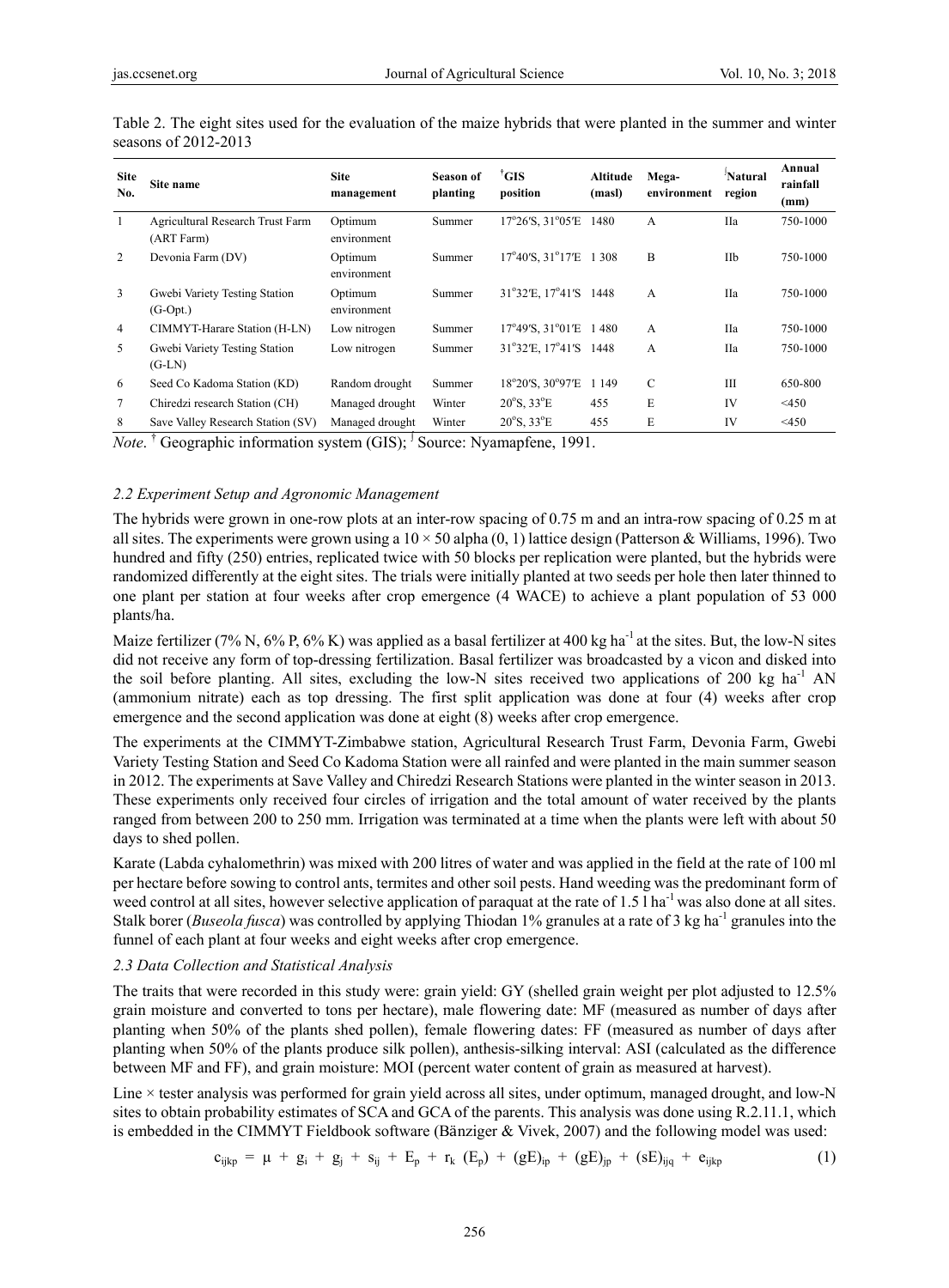where,  $i = 1, 2, 3, \ldots 8$ ,  $j = 1, 2, 3, \ldots 30$ ,  $k = 1, 2$ , and  $c_{ijkp}$  represented the value of the progeny of a mating of the i<sup>th</sup> line, the j<sup>th</sup> tester, in the k<sup>th</sup> replication, and in the  $p<sup>th</sup>$  environment (site). The simple  $\mu$  stands for grand mean,  $g_i$  is the GCA effect common to all progeny of the i<sup>th</sup> line,  $g_j$  is the GCA effect common to all progeny of the j<sup>th</sup> tester, s<sub>ij</sub> is the SCA effect specific to the progeny of mating the i<sup>th</sup> line and the j<sup>th</sup> tester,  $E_p$  is the average effect of the p<sup>th</sup> environment,  $r_k$  (E<sub>p</sub>) is the effect of the k<sup>th</sup> replication that was nested within the p<sup>th</sup> environment,  $(gE)_{ip}$  and  $(gE)_{ip}$  are the interactions between the GCA effects and the environment,  $(sE)_{iiq}$  is the interaction between the SCA effect and environment, and  $e_{iikp}$  is the random experimental error. This model was adopted from Lee et al. (2005). Genetic effects, broad and narrow-sense heritability were calculated using the AGD-R software (Rodríguez et al., 2015).

The GCA and the SCA estimates were calculated according to Beil and Atkins (1967).

## **3. Results**

#### *3.1 Across Sites Analysis of Variance for Grain Yield*

Results of the analysis of variance combined across sites revealed that entry mean squares were significant for grain yield. GCA<sub>lines</sub>, SCA effects, entry  $\times$  site interaction and components of interaction effects were also significant across sites (Table 3). The highest yielding early maturing hybrid was CZL0713  $\times$  CL11579 (6.26 t ha<sup>-1</sup>). CML395 × CL106622 (6.03 t ha<sup>-1</sup>) was the best performer within the intermediate maturing hybrid group, while CML444  $\times$  CL115797 (6.35 t ha<sup>-1</sup>) showed highest performance among the late maturing hybrids, although its performance was surpassed by a commercial check hybrid SC 727 (6.65 t ha<sup>-1</sup>) (Table 4). General combining ability (GCA) for the lines (old CIMMYT lines) and specific combining ability (SCA) was significant  $(p < 0.001)$  across sites, under optimum, managed drought, and low-N environments. There were significant interactions ( $p < 0.001$ ) between GCA<sub>lines</sub>, GCA<sub>testers</sub> and SCA with the environment (Table 3). Additive genetic variance was more important than dominance genetic variance, and at the same time, genotypic variance was more important than environmental variance for grain yield across sites, across managed drought, low nitrogen, and optimum sites. Grain yield performance was highly repeatable across all environments. Narrow-sense heritability slightly exceeded 50% across sites, but it was relatively low under managed drought sites (Table 3).

|                                   |               | <b>Across sites</b> |     | <b>Optimum sites</b>   |     | <b>Managed drought stress</b> | Low nitrogen stress |                         |  |
|-----------------------------------|---------------|---------------------|-----|------------------------|-----|-------------------------------|---------------------|-------------------------|--|
| <b>Source of variation</b>        | $^{\circ}$ DF | 'Mean Sq            | DF  | <b>Mean Sq</b>         | DF  | <b>Mean Sq</b>                | DF                  | <b>Mean Sq</b>          |  |
| Replication (Site)                | 8             | $6.595***$          | 3   | $1.969^{ns}$           | 2   | $23.390***$                   | $\overline{2}$      | $0.012^{ns}$            |  |
| Site                              | $\tau$        | $4037.605***$       | 2   | 1532.499***            | 1   | $674.088***$                  | 1                   | $16.178^{\ast\ast\ast}$ |  |
| Entry                             | 231           | $9.971***$          | 231 | $9.801^{\ast\ast\ast}$ | 231 | $3.338^{***}$                 | 227                 | $2.496***$              |  |
| GCA <sub>lines</sub>              | 7             | 52.937***           | 7   | 43.246***              | 7   | 17.908***                     | 7                   | $13.651***$             |  |
| GCA <sub>tests</sub>              | 29            | $7.801***$          | 29  | $11.277***$            | 29  | $3.094***$                    | 29                  | $2.915^{***}$           |  |
| <b>SCA</b>                        | 195           | 8.696***            | 195 | $8.351^{\ast\ast\ast}$ | 195 | $2.837***$                    | 191                 | $2.018***$              |  |
| $\text{Site} \times \text{Entry}$ | 1595          | $2.072***$          | 460 | $2.642***$             | 231 | $1.931^{\ast\ast\ast}$        | 224                 | $1.209^{ns}$            |  |
| $GCAlines \times Site$            | 49            | $6.298***$          | 14  | $6.151***$             | 7   | $4.779***$                    | 7                   | $2.734*$                |  |
| $GCAtests \times Site$            | 203           | $2.996***$          | 58  | 2.336 <sup>ns</sup>    | 29  | $4.673***$                    | 29                  | $1.683*$                |  |
| $SCA \times Site$                 | 1343          | $1.786***$          | 388 | $2.577***$             | 195 | 1.43ns                        | 188                 | $1.085^{ns}$            |  |
| Residuals                         | 1798          | 1.338               | 683 | 1.92                   | 460 | 1.304                         | 439                 | 1.049                   |  |
| Line variance                     |               | 0.096               |     | 0.200                  |     | 0.107                         |                     | 0.095                   |  |
| Tester variance                   |               | $\mathbf{0}$        |     | 0.081                  |     | $\boldsymbol{0}$              |                     | 0.007                   |  |
| Line $\times$ Tester variance     |               | 0.469               |     | 0.989                  |     | 0.384                         |                     | 0.298                   |  |
| Genotype variance                 |               | 0.553               |     | 1.241                  |     | 0.42                          |                     | 0.393                   |  |
| Additive variance                 |               | 2.210               |     | 4.966                  |     | 1.678                         |                     | 1.571                   |  |
| Dominance variance                |               | 1.875               |     | 3.955                  |     | 1.535                         |                     | 1.193                   |  |
| Environmental variance            |               | 0.112               |     | 0.403                  |     | 0.351                         |                     | 0.253                   |  |
| Broad heritability                |               | 0.973               |     | 0.957                  |     | 0.901                         |                     | 0.916                   |  |
| Narrow heritability               |               | 0.527               |     | 0.533                  |     | 0.471                         |                     | 0.521                   |  |

Table 3. Analysis of variance (ANOVA) for grain yield (t ha<sup>-1</sup>) across eight sites, two managed drought and low nitrogen sites, and three optimum sites for the North Carolina design II crosses of 30 testers and eight (8) lines following line  $\times$  tester analysis procedures

Note. <sup>J</sup> Degrees of freedom (DF); <sup>3</sup> Mean of squares (Mean Sq).

\*,\*\*\*\*\*,<sup>ns</sup> Significant at 0.5, 0.01 and 0.001 significance levels and not significant, respectively.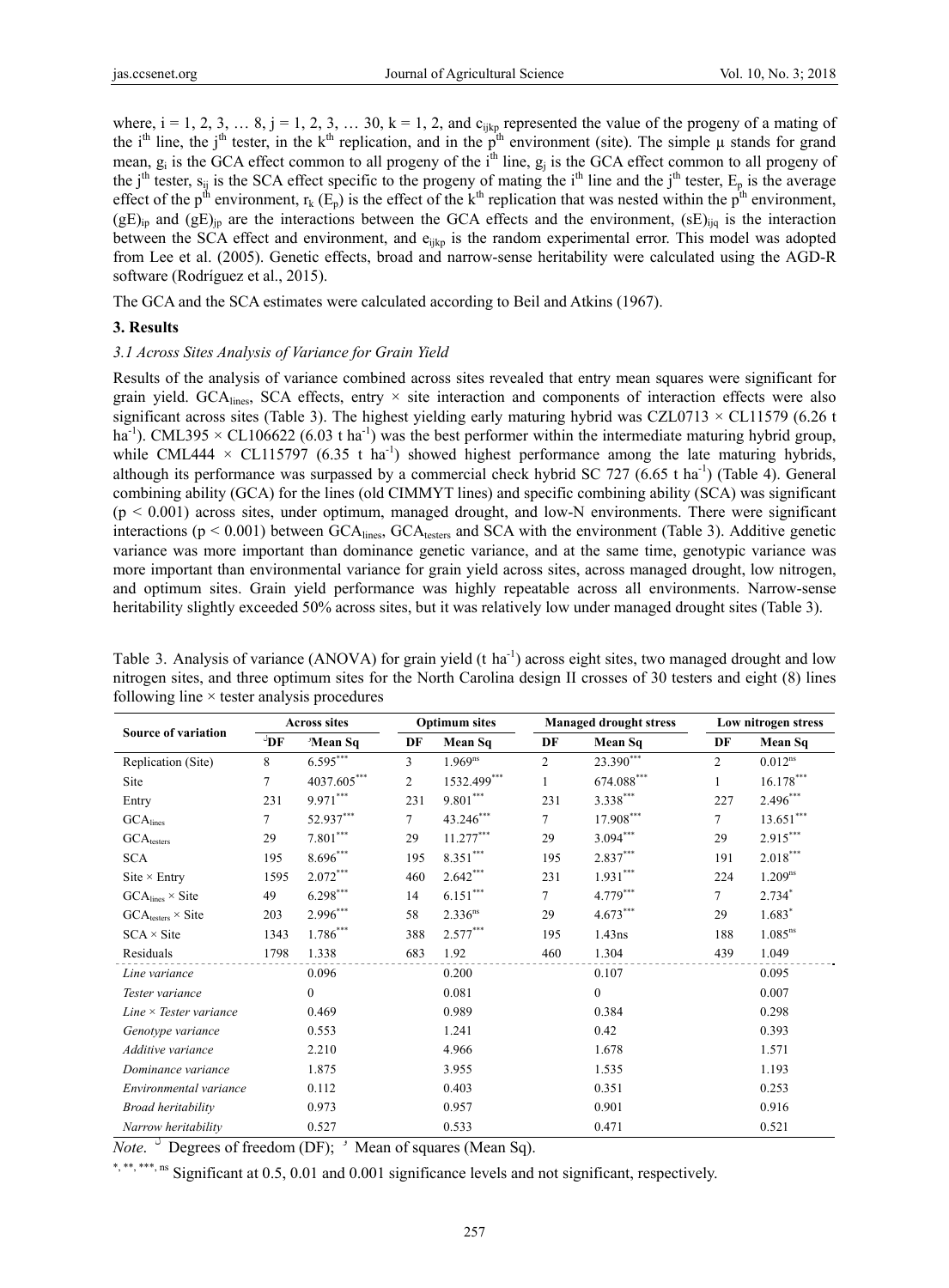Table 4. Grain yield performance of top four early, intermediate and late maturing hybrids developed using the NCII mating design in the 2012 winter season that were evaluated in 2012-13 summer and winter seasons, alongside 10 check hybrids

|       |                                          |                 |           | Grain yield (t/ha) |           |          |        |          | <b>Across Sites</b> |                      |                              |                       |               |
|-------|------------------------------------------|-----------------|-----------|--------------------|-----------|----------|--------|----------|---------------------|----------------------|------------------------------|-----------------------|---------------|
| Entry | Name                                     | <b>ART Farm</b> | Gwebi-opt | Devonia Farm       | Harare-LN | Gwebi-LN | Kadoma | Chiredzi | Save Valley         | Grain yield<br>(Hha) | Relative grain<br>yield rank | Standard<br>deviation | Anthesis date |
|       | Early maturing hybrids                   |                 |           |                    |           |          |        |          |                     |                      |                              |                       |               |
| 24    | CZL0713×CL115793                         | 11.88           | 9.44      | 8.36               | 5.15      | 3.19     | 3.12   | 5.97     | 6.14                | 6.26                 | 151                          | 29                    | 77.6          |
| 1     | CML312×CL106851                          | 11.22           | 8.94      | 10.57              | 4.50      | 3.17     | 2.17   | 3.56     | 6.70                | 5.98                 | 133                          | 31                    | 77.4          |
| 80    | CML312×CL115808                          | 12.86           | 9.07      | 10.16              | 4.55      | 1.90     | 3.13   | 4.23     | 4.40                | 5.89                 | 132                          | 72                    | 77.6          |
| 68    | CML395×CL115801                          | 13.27           | 9.50      | 8.44               | 2.83      | 1.96     | 2.60   | 4.19     | 4.97                | 5.47                 | 118                          | 58                    | 77.3          |
|       | Intermediate maturing hybrids            |                 |           |                    |           |          |        |          |                     |                      |                              |                       |               |
| 140   | CML395×CL106622                          | 13.56           | 9.25      | 8.35               | 5.38      | 3.98     | 2.61   | 2.49     | 5.87                | 6.03                 | 138                          | 62                    | 79.7          |
| 64    | CML312×CL115801                          | 12.37           | 9.11      | 7.70               | 4.46      | 2.76     | 3.00   | 3.63     | 6.02                | 5.71                 | 132                          | 39                    | 79.3          |
| 40    | CZL0713×CL106868                         | 10.46           | 6.60      | 8.46               | 4.65      | 2.98     | 2.84   | 4.38     | 5.70                | 5.64                 | 134                          | 48                    | 79.5          |
| 191   | CML536×CL115802                          | 12.51           | 10.87     | 7.74               | 4.72      | 4.57     | 2.16   | 3.03     | 6.41                | 5.88                 | 136                          | 52                    | 81.2          |
|       | Late maturing hybrids                    |                 |           |                    |           |          |        |          |                     |                      |                              |                       |               |
| 242   | <b>SC727</b>                             | 15.05           | 9.93      | 11.16              | 3.29      | 3.50     | 2.66   | 4.33     | 6.56                | 6.65                 | 143                          | 28                    | 85.7          |
| 164   | CML444×CL115797                          | 14.26           | 12.43     | 8.06               | 4.36      | 6.05     | 1.63   | 4.29     | 5.79                | 6.35                 | 146                          | 45                    | 82.6          |
| 149   | CML444×CL115810                          | 14.99           | 8.32      | 8.52               | 2.71      | 3.39     | 1.93   | 4.56     | 5.54                | 5.95                 | 126                          | 48                    | 82.2          |
| 161   | CML536×CL115797                          | 10.84           | 10.93     | 8.50               | 4.01      | 3.26     | 2.29   | 3.87     | 5.33                | 5.44                 | 125                          | 33                    | 82.3          |
|       | Least significance<br>differences (0.05) | 2.79            |           | 2.52               | 2.29      | 1.52     | 1.12   | 1.52     | 2.20                |                      | 21                           | 18                    |               |

## *3.2 General Combining Abilities Effects for Grain Yield of Lines and Testers*

The tester CL115807 showed positive and significant GCA effects for grain yield under managed drought sites. CL106622, showed positive and significant GCA effects under low-N environments. The best tester across the eight sites was CL115793 (Table 5). Line CZL0713 consistently showed positive GCA for grain yield in all the environments. However, this line only showed significant GCA effects for yield performance on the managed drought stress sites (Table 6).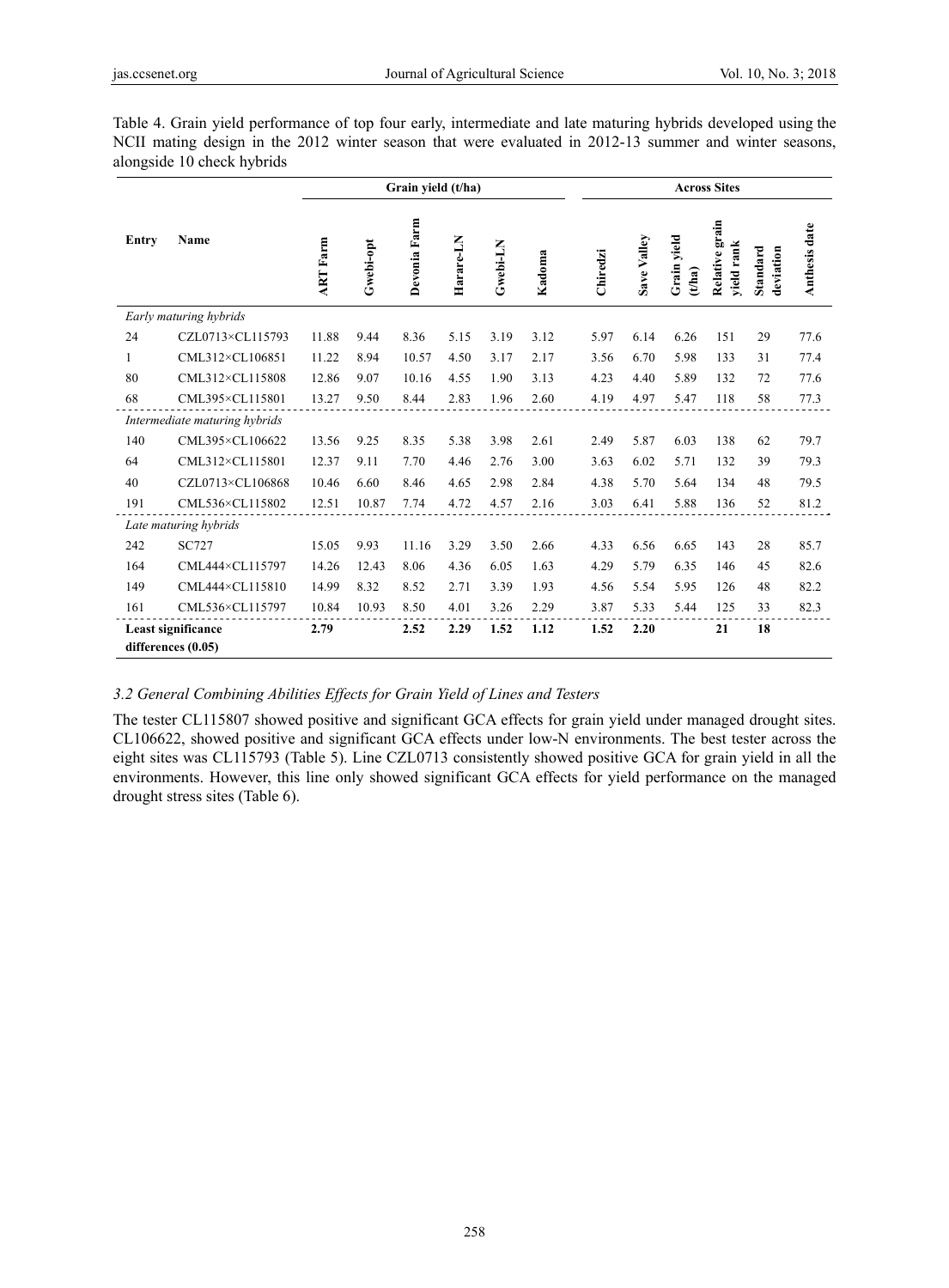| Table 5. The GCA estimates for grain yield, their ranks and the significance levels across eight sites, three    |
|------------------------------------------------------------------------------------------------------------------|
| optimum sites, two drought sites, two low nitrogen sites and one random drought site of the male lines in hybrid |
| combinations done using the NCII mating design in the 2012 winter season that were evaluated in 2012-13          |
| summer and winter seasons                                                                                        |

|               | <b>Across sites</b>                     |                | <b>Optimum</b> sites |                | <b>Managed drought stress</b> |                | Low nitrogen stress |                | <b>Random stress</b> |                |
|---------------|-----------------------------------------|----------------|----------------------|----------------|-------------------------------|----------------|---------------------|----------------|----------------------|----------------|
| <b>Tester</b> | ${}^{1}$ GCA                            | GCA            | <b>GCA</b>           | <b>GCA</b>     | GCA                           | GCA            | <b>GCA</b>          | <b>GCA</b>     | GCA                  | <b>GCA</b>     |
|               | $({}^{\circ}{\sf t}$ ha <sup>-1</sup> ) | rank           | $(t \, ha^{-1})$     | rank           | $(t \, ha^{-1})$              | rank           | $(t \, ha^{-1})$    | rank           | $(t \, ha^{-1})$     | rank           |
| CL115808      | $-0.05565$                              | $18\,$         | $-0.36355$           | 21             | 0.412642                      | $\overline{2}$ | $-0.33692$          | 27             | 0.354856             | $\sqrt{2}$     |
| CL115789      | $-0.04534$                              | 17             | $-0.27037$           | 18             | 0.062726                      | 11             | 0.084578            | 10             | 0.250603             | $\overline{4}$ |
| CL115809      | 0.11516                                 | 11             | 0.856994             | $\overline{2}$ | $-0.43205$                    | 29             | $-0.2096$           | 22             | $-0.25053$           | 30             |
| CL106683      | $-0.07671$                              | 19             | $-0.19654$           | 16             | $-0.03749$                    | 17             | 0.250657            | 8              | $-0.17989$           | 25             |
| CL115755      | 0.140202                                | 9              | 0.53396              | 6              | $-0.24623$                    | 23             | $-0.29617$          | 23             | $-0.03238$           | 15             |
| CL115803      | $-0.17358$                              | 22             | $-0.20524$           | 17             | 0.049749                      | 12             | $-0.34937$          | $2\sqrt{8}$    | 0.096865             | 10             |
| CL106868      | 0.00109                                 | 14             | $-0.3701$            | 22             | 0.315098                      | 4              | $-0.1889$           | 21             | 0.271336             | $\mathfrak{Z}$ |
| CL115804      | $-0.2904$                               | 25             | $-0.47673$           | 27             | $-0.36816$                    | 26             | $-0.02961$          | 15             | 0.173059             | 8              |
| CL106581      | $-0.34942$                              | 27             | $-0.45114$           | 26             | $-0.53963$                    | 30             | $-0.08801$          | 18             | $-0.16652$           | 23             |
| CL115811      | 0.283099                                | $\overline{4}$ | 0.852359             | 3              | 0.30773                       | 5              | $-0.31154$          | 26             | $-0.18565$           | 26             |
| C326-29       | $-0.41613$                              | 30             | $-1.01353$           | 30             | $-0.40792$                    | 27             | $-0.04752$          | 16             | $-0.17123$           | 24             |
| CL115793      | 0.535136                                | $\mathbf{1}$   | 0.91073              | $\mathbf{1}$   | 0.129915                      | 9              | 0.585237            | $\overline{2}$ | 0.389085*            | $\mathbf{1}$   |
| CL115791      | $-0.09846$                              | 21             | $-0.18515$           | 15             | 0.039065                      | 13             | 0.014754            | 14             | $-0.06936$           | 16             |
| CL115807      | 0.224155                                | $\overline{7}$ | 0.204893             | 11             | $1.002102^{**}$               | $\mathbf{1}$   | $-0.29913$          | 25             | 0.043114             | 14             |
| CL106689      | 0.276705                                | 5              | 0.432901             | 8              | 0.158957                      | 8              | 0.388791            | $\overline{4}$ | 0.089939             | 12             |
| C323-45       | $-0.37059$                              | 29             | $-0.43666$           | 24             | $-0.13723$                    | 19             | $-0.44253$          | 30             | $-0.23995$           | 29             |
| CL115801      | 0.131461                                | 10             | 0.306775             | 10             | 0.382652                      | 3              | $-0.29656$          | 24             | 0.068598             | 13             |
| CL115802      | $-0.35808$                              | 28             | $-0.48839$           | 28             | $-0.13858$                    | 20             | $-0.37969$          | 29             | $-0.22809$           | 28             |
| CL115799      | $-0.2901$                               | 24             | $-0.4133$            | 23             | $-0.14912$                    | 21             | $-0.14349$          | 19             | $-0.2252$            | 27             |
| CL115795      | $-0.23879$                              | 23             | $-0.44466$           | 25             | 0.107422                      | 10             | $-0.17873$          | $20\,$         | $-0.16318$           | 22             |
| CL115810      | 0.028382                                | 12             | 0.022895             | 13             | 0.199017                      | 6              | 0.060883            | 13             | $-0.09093$           | $18\,$         |
| CL115800      | $-0.07869$                              | 20             | $-0.28293$           | 19             | 0.026137                      | 15             | 0.266283            | 6              | $-0.0951$            | $20\,$         |
| CL106631      | $-0.04317$                              | 16             | 0.1657               | 12             | $-0.32355$                    | 25             | 0.076609            | 11             | $-0.07811$           | 17             |
| CL106622      | 0.265717                                | 6              | 0.342686             | 9              | 0.007117                      | 16             | 0.731758*           | $\mathbf{1}$   | $-0.10958$           | 21             |
| CL106508      | $-0.00038$                              | 15             | $-0.1204$            | 14             | $-0.04352$                    | $18\,$         | 0.063793            | 12             | 0.199002             | 6              |
| CL115797      | 0.467589                                | $\overline{2}$ | 0.653167             | $\overline{4}$ | 0.184655                      | 7              | 0.361022            | 5              | 0.239843             | 5              |
| CL115798      | 0.215313                                | 8              | 0.468133             | $\tau$         | 0.038962                      | 14             | $-0.05737$          | 17             | 0.151693             | 9              |
| CL106851      | 0.002731                                | 13             | $-0.31134$           | 20             | $-0.21654$                    | 22             | 0.256984            | $\tau$         | 0.193293             | $\tau$         |
| CL115792      | $-0.34011$                              | 26             | $-0.56854$           | 29             | $-0.41308$                    | 28             | 0.086216            | 9              | $-0.09105$           | 19             |
| CL106527      | 0.405279                                | $\overline{3}$ | 0.567032             | 5              | $-0.24776$                    | 24             | 0.421388            | 3              | 0.096005             | 11             |

*Note.* <sup>1</sup> General combining ability (GCA);  $\overline{C}$  Tonnes per hectar.

Table 6. The GCA estimates for grain yield, their ranks and the significance levels across eight sites, three optimum sites, two drought sites, two low N sites and one random drought site of the female lines in hybrids combinations done using the NCII mating design in the 2012 winter season that were evaluated in 2012-13 summer and winter seasons

|               | <b>Across sites</b>              |                    | <b>Optimum</b> sites                |                    |                                     | <b>Managed drought stress</b>   |                                     | Low nitrogen stress | <b>Random stress</b>                |                    |
|---------------|----------------------------------|--------------------|-------------------------------------|--------------------|-------------------------------------|---------------------------------|-------------------------------------|---------------------|-------------------------------------|--------------------|
| Line          | 'GCA<br>$($ t ha <sup>-1</sup> ) | <b>GCA</b><br>rank | <b>GCA</b><br>$(t \text{ ha}^{-1})$ | <b>GCA</b><br>rank | <b>GCA</b><br>$(t \text{ ha}^{-1})$ | <b>GCA</b><br>rank              | <b>GCA</b><br>$(t \text{ ha}^{-1})$ | <b>GCA</b><br>rank  | <b>GCA</b><br>$(t \text{ ha}^{-1})$ | <b>GCA</b><br>rank |
| CZL0713       | 0.430908                         | 2                  | 0.234753                            | 3                  | $0.767395$ <sup>*</sup>             |                                 | 0.453042                            |                     | 0.275023                            |                    |
| CML312        | $-0.2037$                        | 6                  | $-0.21452$                          | 6                  | $-0.27228$                          | 6                               | $-0.14515$                          | 6                   | 0.1368                              | 3                  |
| CML395        | 0.241804                         | 3                  | 0.382169                            | 2                  | 0.011313                            | 4                               | 0.311238                            | $\overline{2}$      | 0.160814                            | $\overline{2}$     |
| <b>CML442</b> | $-0.33016$                       |                    | $-0.52075$                          |                    | 0.146424                            | 3                               | $-0.53538$                          | 8                   | $-0.29157$                          | 8                  |
| <b>CML444</b> | 0.435143                         |                    | 0.863635                            |                    | 0.28971                             | <sup><math>\supset</math></sup> | 0.199979                            | $\overline{4}$      | $-0.05294$                          | 5                  |
| CML536        | 0.035095                         | $\overline{4}$     | 0.157417                            | 4                  | $-0.29543$                          | $\overline{ }$                  | 0.229147                            | 3                   | $-0.15636$                          | 6                  |
| CML537        | $-0.4563$                        | 8                  | $-0.66207$                          | 8                  | $-0.45585$                          | 8                               | $-0.36929$                          | $\overline{7}$      | $-0.16308$                          |                    |
| <b>CZL052</b> | $-0.11755$                       | 5                  | $-0.18892$                          | 5                  | $-0.17801$                          |                                 | $-0.08057$                          | 5                   | 0.082836                            | $\overline{4}$     |

*Note.* <sup>1</sup> General combining ability (GCA);  $\sigma$  Tonnes per hectar.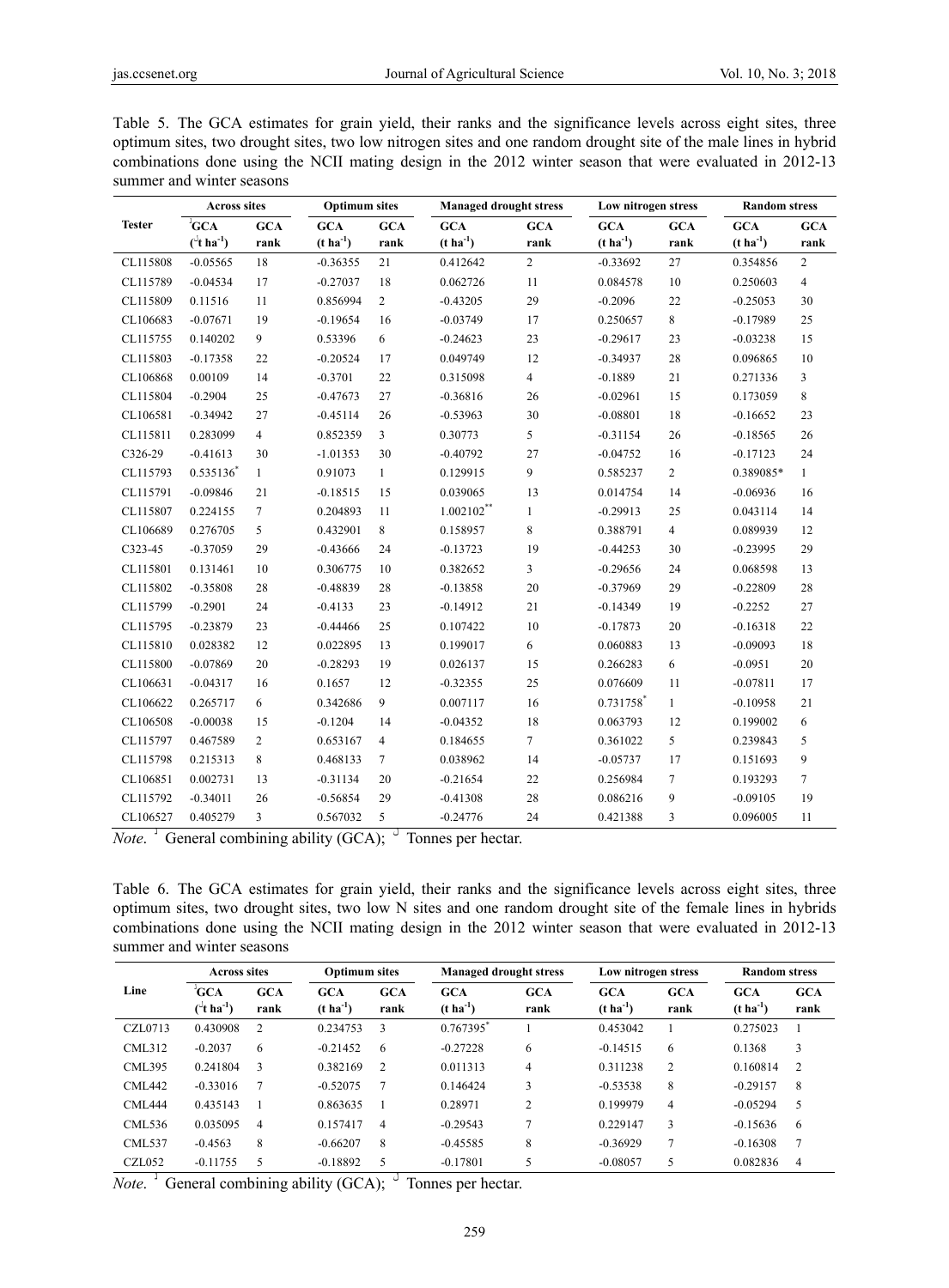# *3.3 Specific Combining Ability Effects for Grain Yield of Lines Versus Testers*

The estimates of the SCA effects were summarized in Table 7. Line CML 537 showed the highest positive and significant SCA effects with the tester, CL106683 and, CML 312 showed the second highest positive and significant SCA effects with C323-45 under optimum environments. Under managed drought sites, the highest, positive and significant SCA effects were noted on combination between CML 312 and C323-45, followed by combination between CML 536 and CL106622. The best single-crosses under low nitrogen sites, with positive and significant SCA were CML 536  $\times$  CL115802 and CML 312  $\times$  C323-45. CML 312  $\times$  C323-45 is the single-cross hybrid that showed the highest positive and significant SCA across sites, with SCA effects of 1.462 t  $ha^{-1}$  (Table 7).

Table 7. The best 20 hybrid combinations that were crossed using the NCII mating design and evaluated in 2012-13 summer and winter seasons with the highest SCA effects for grain yield across the eight sites: three optimum sites, two drought sites, two low N sites and one random drought site

|               | <b>Across sites</b> |                    |                                                  |                | <b>Optimum</b> sites |                    |                                     | <b>Managed drought stress</b> |               |                    |                                |  |
|---------------|---------------------|--------------------|--------------------------------------------------|----------------|----------------------|--------------------|-------------------------------------|-------------------------------|---------------|--------------------|--------------------------------|--|
| Line          | <b>Tester</b>       | <b>SCA</b><br>mean | <sup>1</sup> SCA<br>$(^{J}$ t ha <sup>-1</sup> ) | Line           | <b>Tester</b>        | <b>SCA</b><br>mean | <b>SCA</b><br>$(t \text{ ha}^{-1})$ | Line                          | <b>Tester</b> | <b>SCA</b><br>mean | <b>SCA</b><br>$(t \, ha^{-1})$ |  |
| <b>CML312</b> | C323-45             | 5.679              | $1.476*$                                         | CML312         | $C323-45$            | 9.675              | 2.398*                              | <b>CML312</b>                 | CL106851      | 5.168              | $1.747$ <sup>*</sup>           |  |
| <b>CML537</b> | CL106683            | 5.682              | 1.438                                            | <b>CML537</b>  | CL106683             | 9.454              | 2.385                               | <b>CML536</b>                 | C323-45       | 5.153              | $1.677$ <sup>*</sup>           |  |
| <b>CML537</b> | CL115755            | 5.899              | 1.438                                            | CML444         | CL115802             | 10.343             | 2.040                               | <b>CZL052</b>                 | CL115810      | 5.546              | $1.615$ <sup>*</sup>           |  |
| <b>CML536</b> | CL115802            | 5.804              | $1.349*$                                         | CML444         | CL115799             | 10.352             | 1.974                               | <b>CML312</b>                 | CL106581      | 4.713              | $1.615$ <sup>*</sup>           |  |
| <b>CML536</b> | CL106851            | 6.067              | 1.252                                            | <b>CZL052</b>  | CL106683             | 9.508              | 1.966                               | <b>CML537</b>                 | CL106683      | 4.995              | $1.579*$                       |  |
| <b>CML395</b> | CL106527            | 6.637              | 1.213                                            | <b>CML312</b>  | CL115808             | 9.266              | 1.917                               | <b>CML312</b>                 | CL106622      | 5.146              | 1.502                          |  |
| <b>CML536</b> | C323-45             | 5.613              | 1.172                                            | <b>CML536</b>  | CL115811             | 10.800             | 1.863                               | <b>CZL052</b>                 | CL115809      | 4.547              | 1.247                          |  |
| <b>CML537</b> | CL115811            | 5.659              | 1.055                                            | <b>CML537</b>  | CL115809             | 9.951              | 1.828                               | CZL0713                       | CL115791      | 5.898              | 1.182                          |  |
| <b>CML312</b> | CL106851            | 5.609              | 1.033                                            | <b>CML536</b>  | $C323-45$            | 9.432              | 1.784                               | <b>CML312</b>                 | CL115755      | 4.547              | 1.156                          |  |
| <b>CML537</b> | CL106581            | 5.000              | 1.029                                            | <b>CML537</b>  | CL106581             | 8.576              | 1.762                               | <b>CML442</b>                 | CL115792      | 4.744              | 1.101                          |  |
| CML444        | CL115802            | 5.865              | 1.010                                            | <b>CML537</b>  | $C323-45$            | 8.523              | 1.694                               | <b>CML536</b>                 | CL115807      | 5.715              | 1.099                          |  |
| <b>CML312</b> | CL115808            | 5.527              | 1.009                                            | <b>CML312</b>  | C326-29              | 8.290              | 1.590                               | <b>CML537</b>                 | CL115811      | 4.859              | 1.097                          |  |
| <b>CML536</b> | CL115798            | 6.017              | 0.99                                             | <b>CML536</b>  | CL115802             | 9.177              | 1.581                               | <b>CML395</b>                 | CL106581      | 4.472              | 1.091                          |  |
| CML444        | CL115799            | 5.904              | 0.982                                            | <b>CML537</b>  | CL115811             | 9.688              | 1.57                                | <b>CML442</b>                 | CL106683      | 5.104              | 1.086                          |  |
| <b>CML312</b> | C326-29             | 5.104              | 0.947                                            | <b>CML312</b>  | CL115793             | 10.15              | 1.526                               | CML444                        | CL115803      | 5.287              | 1.039                          |  |
| <b>CML312</b> | CL115801            | 5.648              | 0.943                                            | <b>CML536</b>  | CL106868             | 9.148              | 1.433                               | <b>CML442</b>                 | CL115795      | 5.191              | 1.028                          |  |
| <b>CML536</b> | CL115811            | 6.023              | 0.928                                            | <b>CML395</b>  | $C323-45$            | 9.303              | 1.43                                | <b>CML536</b>                 | CL106508      | 4.563              | 0.992                          |  |
| <b>CML312</b> | CL106581            | 5.139              | 0.915                                            | <b>CZL0713</b> | CL115810             | 9.57               | 1.384                               | <b>CZL052</b>                 | CL115755      | 4.476              | 0.991                          |  |
| <b>CML537</b> | CL115809            | 5.33               | 0.893                                            | <b>CML537</b>  | CL115808             | 8.269              | 1.367                               | CML444                        | CL115802      | 5.052              | 0.991                          |  |
| <b>CML536</b> | CL106868            | 5.705              | 0.892                                            | <b>CML312</b>  | CL106851             | 8.747              | 1.345                               | CZL0713                       | CL115793      | 5.786              | 0.979                          |  |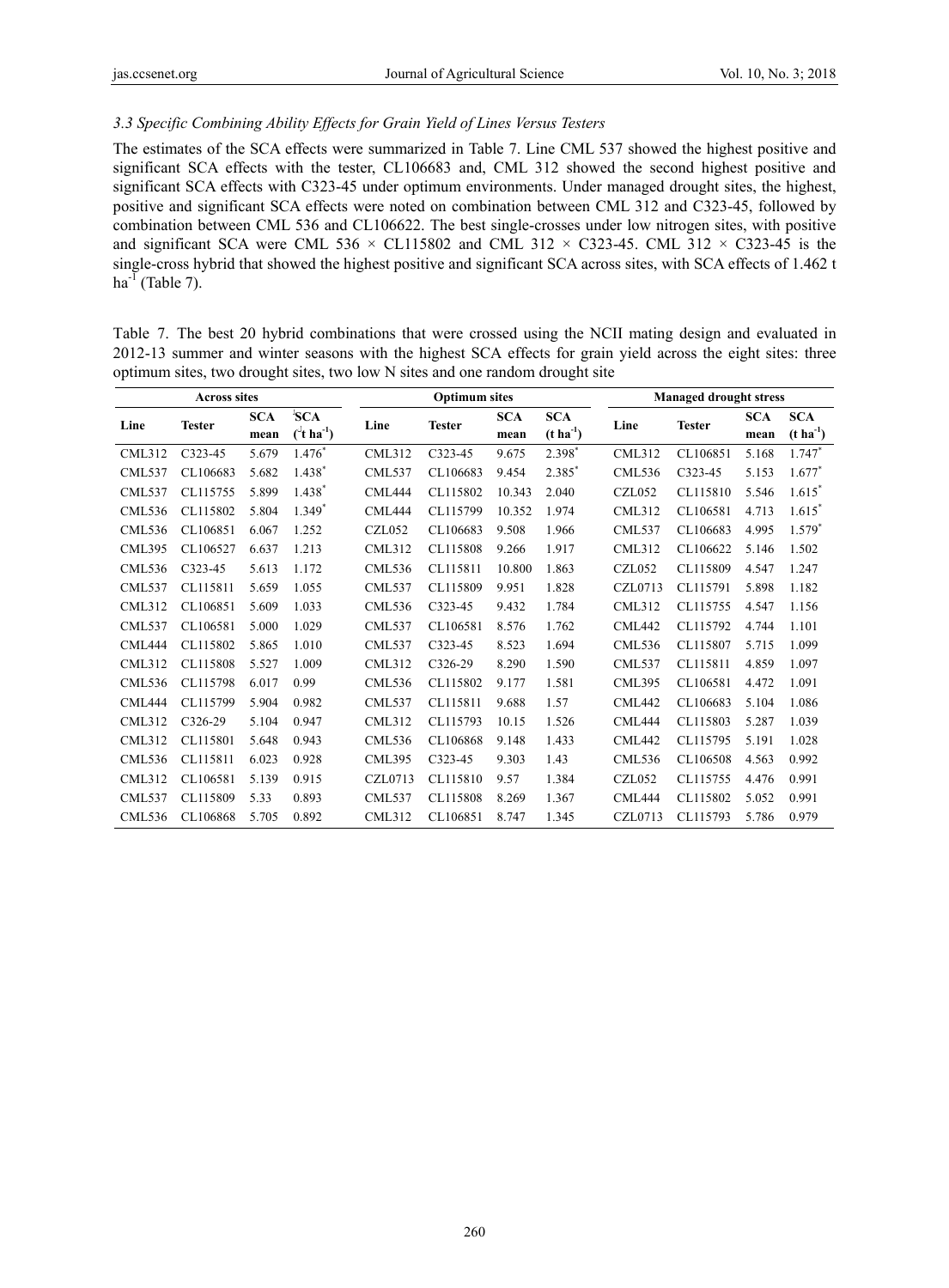|                |               | Low nitrogen stress |                             | <b>Random stress</b> |               |                 |                             |  |  |  |
|----------------|---------------|---------------------|-----------------------------|----------------------|---------------|-----------------|-----------------------------|--|--|--|
| Line           | <b>Tester</b> | <b>SCA</b> mean     | $SCA(t)$ ha <sup>-1</sup> ) | Line                 | <b>Tester</b> | <b>SCA</b> mean | $SCA(t)$ ha <sup>-1</sup> ) |  |  |  |
| <b>CML536</b>  | CL115802      | 4.399               | $2.248***$                  | <b>CML312</b>        | CL115801      | 2.316           | $1.158$ <sup>**</sup>       |  |  |  |
| <b>CML312</b>  | C323-45       | 3.436               | $2.186*$                    | CML444               | CL115791      | 1.731           | $1.02^*$                    |  |  |  |
| CML444         | CL115797      | 4.542               | 2.989*                      | <b>CML537</b>        | CL115791      | 1.604           | $1.02^*$                    |  |  |  |
| <b>CML536</b>  | CL106868      | 3.991               | $2.439*$                    | <b>CML536</b>        | CL115802      | 1.446           | $0.861*$                    |  |  |  |
| CML442         | CL115804      | 3.23                | 2.599                       | CML444               | CL115793      | 2.079           | 1.478*                      |  |  |  |
| <b>CML312</b>  | CL115791      | 3.636               | 2.643                       | CML442               | C323-45       | 1.208           | $0.849*$                    |  |  |  |
| <b>CML537</b>  | CL115793      | 3.937               | 3.213                       | <b>CML536</b>        | CL115792      | 1.412           | 0.998                       |  |  |  |
| <b>CML395</b>  | CL106622      | 4.713               | 3.36                        | <b>CML395</b>        | CL106631      | 1.741           | 1.011                       |  |  |  |
| <b>CML312</b>  | CL106689      | 3.882               | 3.017                       | <b>CML395</b>        | CL106683      | 1.616           | 0.909                       |  |  |  |
| <b>CML312</b>  | CL115808      | 3.114               | 2.291                       | <b>CML537</b>        | CL115798      | 1.616           | 1.241                       |  |  |  |
| <b>CML536</b>  | CL115799      | 3.637               | 2.485                       | <b>CML395</b>        | CL115801      | 1.853           | 1.158                       |  |  |  |
| <b>CZL0713</b> | CL115795      | 3.817               | 2.449                       | <b>CZL052</b>        | CL115799      | 1.434           | 0.864                       |  |  |  |
| <b>CZL0713</b> | CL115800      | 4.257               | 2.894                       | <b>CML395</b>        | CL106622      | 1.615           | 0.98                        |  |  |  |
| <b>CML312</b>  | CL106527      | 3.808               | 3.05                        | <b>CZL052</b>        | CL115809      | 1.367           | 0.839                       |  |  |  |
| CML444         | CL106508      | 3.791               | 2.692                       | <b>CML536</b>        | CL106868      | 1.649           | 1.360                       |  |  |  |
| <b>CML312</b>  | CL106622      | 4.104               | 3.34                        | <b>CML537</b>        | CL106581      | 1.197           | 0.923                       |  |  |  |
| <b>CML536</b>  | CL115800      | 3.984               | 2.894                       | <b>CML312</b>        | C326-29       | 1.491           | 0.918                       |  |  |  |
| <b>CML537</b>  | CL106631      | 3.171               | 2.705                       | <b>CML395</b>        | CL106508      | 1.868           | 1.288                       |  |  |  |
| <b>CML536</b>  | CL106527      | 4.096               | 3.05                        | <b>CML395</b>        | CL115803      | 1.763           | 1.186                       |  |  |  |
| <b>CML395</b>  | CL115791      | 3.763               | 2.643                       | <b>CZL052</b>        | CL115795      | 1.423           | 0.926                       |  |  |  |

Table 7. Continued

*Note.* <sup>1</sup> Specific combining ability (SCA);  $\overline{O}$  Tonnes per hectar.

## **4. Discussion**

Adequate genetic variability is important to make selection progress in breeding programs targeting improved grain yield under both stress and non-stress environments. However, Weitholter et al. (2008) suggested that selection is mostly effective for qualitative traits that are highly heritable. The significant genotypic variation for grain yield performance observed in this study indicates that, good progress can be made in selecting for improved grain yield under drought and low-N stress environments. Studies done by Turi et al. (2007) and Salami et al. (2007) also showed significant genotypic variation for grain yield under both stressed and unstressed environments. Voichita et al. (2011) suggested that if genetic variation exists amongst maize inbred lines, the scenario suggests that those inbred lines could be useful in a maize-breeding program.

GEI mean squares for grain yield were significant and a study done by Beyene et al. (2011) also identified significant mean squares for GEI. The significant variation for GEI effects for grain yield suggest that these CIMMYT lines and hybrids should be tested in contrasting environments in multi-locational trials to identify the most stable line regarding drought and low-N tolerance. This point is supported by Anley et al. (2013) who coined that significant GEI interactions indicates inconsistency in genotypic performance across testing environments, and suggested that the genotypes have to be tested in several testing locations in order to select stable genotypes.

The highly significant site effect on grain yield under drought and low-N stress environments suggested that selection for improved maize grain yield has to be carried out for specific drought and low-N sites. These results are in-line with findings of Badu-Apraku et al. (2014) who reported highly significant location effect for maize grain yield measured under two *Striga*-free environments. Bӓnziger et al. (2004) suggested the need to do selections under carefully managed high priority abiotic stress sites, indicating that this initiative can significantly increase yields in a highly variable drought-prone environment. However, an experiment done by Miti et al. (2010) under low nitrogen soils showed a low heritability estimate (0.38) for grain yield indicating that selection based on grain yield under low-N was ineffective.

The results showed that the new CIMMYT lines have desirable adaptive attributes when grown under common environmental stresses prevalent in the mid-altitude climatic region: drought and low-N soils. This was confirmed by the importance of additive genetic effects for grain yield performance and the moderate heritability of this trait in these environments. Moderate to large genetic variance and also low to high heritability estimates indicates the presence of sufficient residual genetic variation in a population, which makes further improvement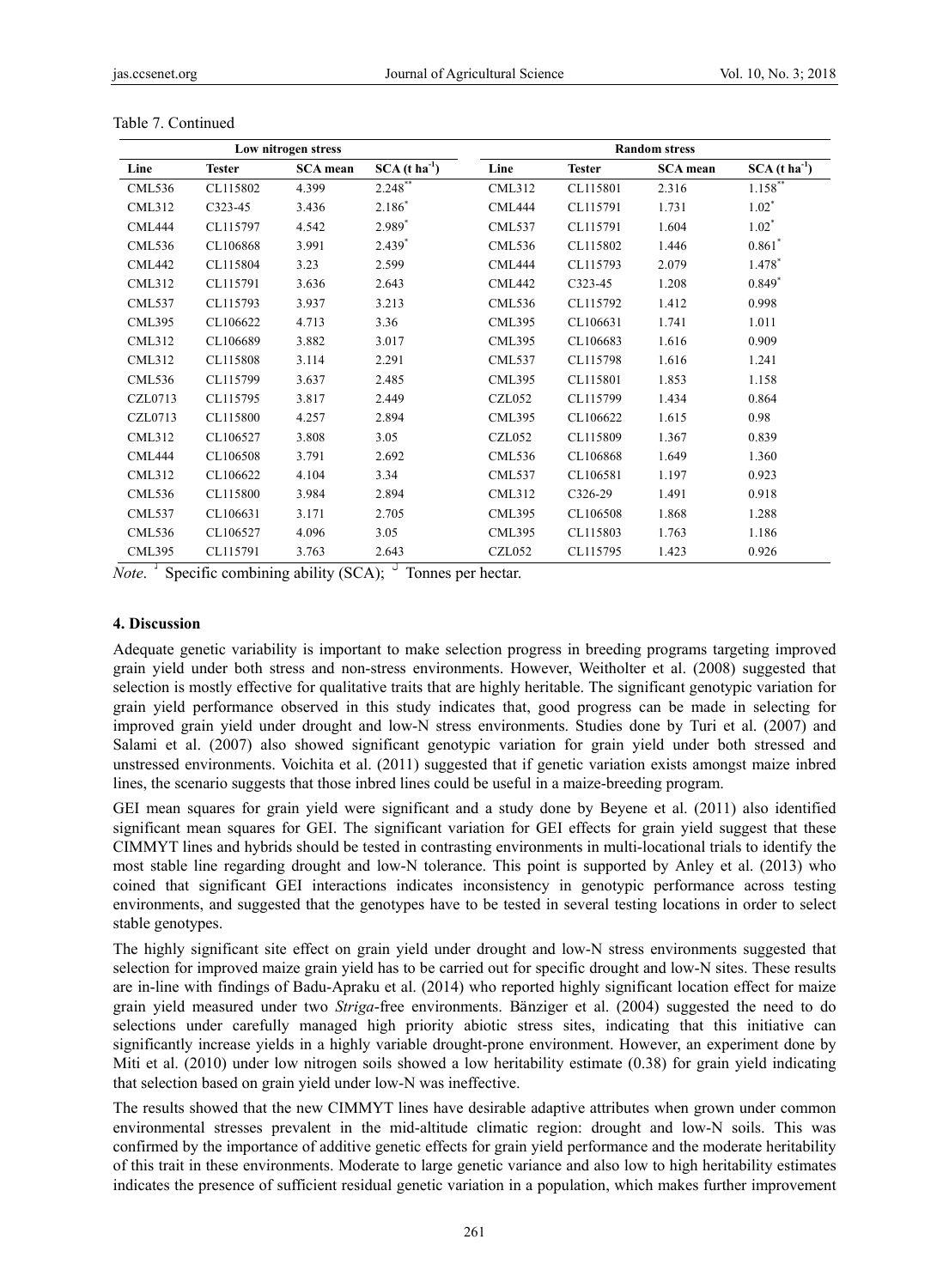for the trait concerned possible (Badu-Apraku, 2007; Rajesh et al., 2013). These new CIMMYT lines can be used as parental lines in breeding and hybridization programs targeting production of maize that is adapted to drought and low-N stress environments. For example, CL115807 showed to be a good line to use when making hybrids that are tolerant under drought. On the other hand, CL106622 is also the best line to use in the formation of low-N tolerant hybrids. However for breeders who aim to develop varieties with stable performance across all environments, they can choose CL115793 that showed the highest positive GCA effects across environments.

In order to produce good hybrids and synthetics in maize breeding, there is always need to make good decisions in the choice of parents, since the parental attributes affects the performance of these breeding products. GCA is a very important factor when making these decisions (Pswarayi & Vivek, 2008; Singh et al., 2013). Hence, the identification of those many lines with positive GCA effects for GY across sites, under optimum, managed drought, low-N and random stress sites random stress sites are important. According to Anwar et al. (2011), this information will be useful to select best lines to use when making hybrids, synthetic and open pollinated varieties (OPV's) that are adapted to the targeted environments. The identified low-N and drought stress adapted genotypes will increase maize productivity under these stress environments, thereby lessening problems of hunger and poverty that are predominant in sub-Saharan Africa.

Pingali and Pandey (2001) indicated the importance of doubling maize production from the period of the year 2000 to the year 2020, in an endeavor to offsetting the high demands that are being caused by increasing population sizes, especially in developing countries and the increased demands for feed and biofuels globally. Hence, the new knowledge generated regarding the breeding value of the new CIMMYT lines will be useful in the development of desirable cultivars (Masny et al., 2008; Amiruzzaman et al., 2011; Singh et al., 2013).

The study also identified CML 312 as the best CIMMYT common line when breeding for drought and low-N adaptability. Its hybrid combinations with CL106851, CL106508 and C323-45 showed the best specific combining abilities in most stress environments. This information is important for maize breeders that are involved in breeding for stress adaptability in sub-Saharan Africa.

## **5. Conclusion**

The study has demonstrated that the new CIMMYT mid-altitude adapted lines have some levels of low-N and drought stress adaptability. However, these new lines need to be evaluated together with the old lines as these also have the desirable adaptive attributes in the stressed environments. The best single crosses identified in this study can also be considered as single-cross testers or they can be further screened for grain yield stability across several environments and seasons, in an endeavor to facilitate their release as new hybrids.

# **Acknowledgements**

The authors are grateful to the DTMA project, CIMMYT staff and collaborators for the financial and technical support.

# **References**

- Amiruzzaman, M., Aslam, M. A., Pixley, K. V., & Rohman, M. M. (2011). Heterosis and Combining Ability of CIMMYT's Tropical × Sub-tropical Quality Protein Maize Germplasm. *International Journal of Sustainable Agriculture, 3*(3), 76-81. https://doi.org/10.2135/cropsci1992.0011183X003200060036x
- Anley, W., Zeleke, H., & Dessalegn, Y. (2013). Genotype × Environment Interaction of Maize (*Zea mays* L.) Across North Western Etheopia. *Journal of Plant Breeding and Crop Science, 5*(9), 171-181. https://doi.org/ 10.5897/JPBCS2013.0406
- Anwar, J., Akbar, M., Hussain, M., Asghar, S., Ahmad, J., & Owais, M. (2011). Combining Ability Estimates for Grain Yield in Wheat. *J Agric Res, 49*(4), 437-445.
- Badu-Apraku, B. (2007). Genetic Variances and Correlations in an Early Tropical while Maize Population after Three Cycles of Reccurent Selection for Striga Resistance. *Maydica, 52*, 205-217.
- Badu-Apraku, B., Akinwale, R. O., & Oyekunle, M. (2014). Efficiency of secondary traits in selecting for improved grain yield in extra-early maize under *Striga*-infested and *Striga*-free environments. *Plant Breeding, 133*, 373-380. https://doi.org/10.1111/pbr.12163
- Beil, G., & Atkins, R. (1967). Estimates of general and specific combining ability in F1 hybrids for grain yield and its components in grain sorghum, Sorghum vulgare Pers. *Crop Sci, 7*, 225-228. https://doi.org/ 10.2135/cropsci1967.0011183X000700030016x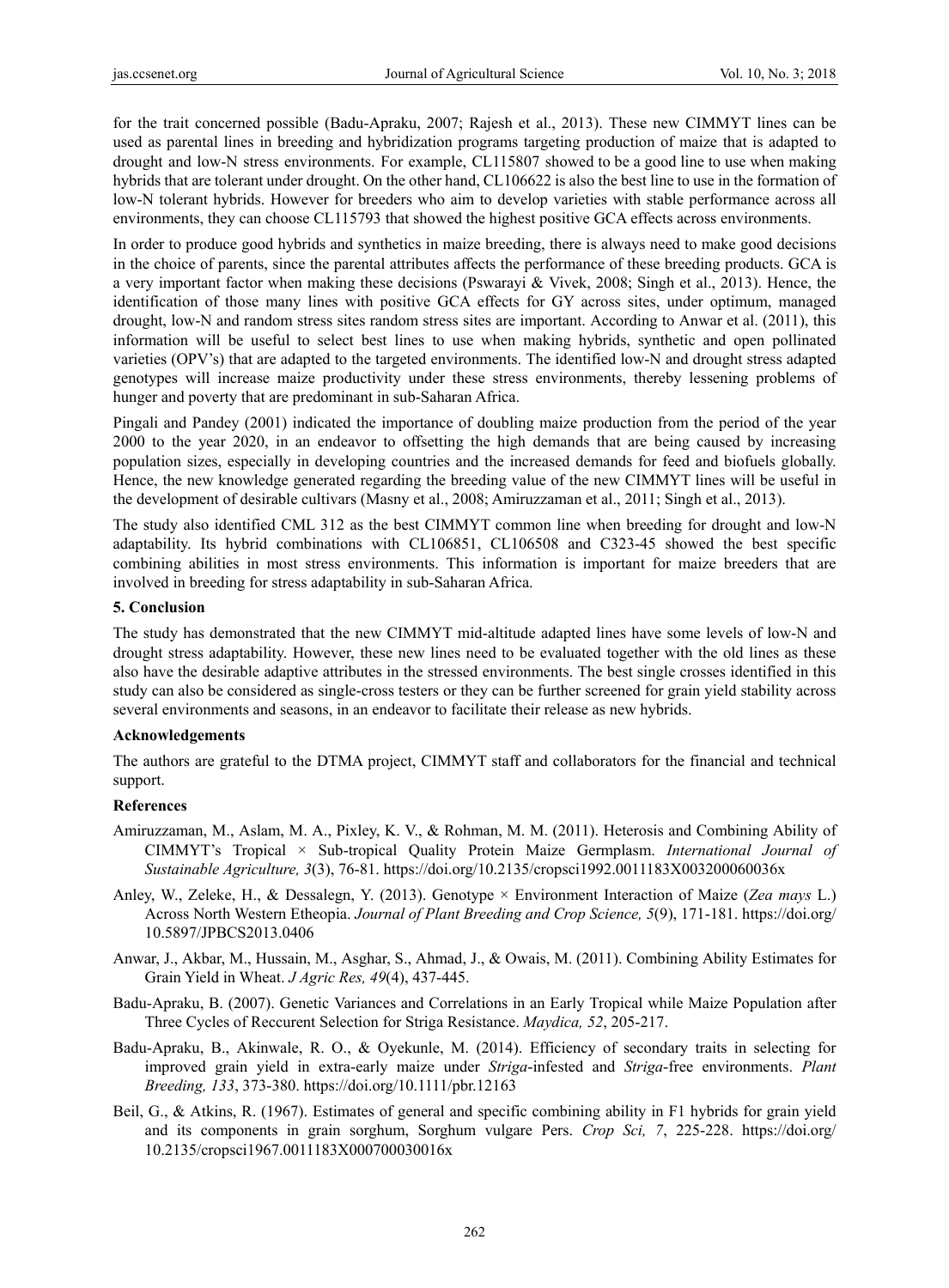- Betrán, F. J., Beck, D., Bänziger, M., & Edmeades, G. O. (2003). Genetic analysis of inbred and hybrid grain yield under stress and non-stress environments in tropical maize. *Crop Sci, 43,* 807-817. https://doi.org/ 10.2135/cropsci2003.8070
- Beyene, Y., Mugo, S., Mutinda, C., Tefera, T., Karaya, H., Ajanga, S., Shuma, J., … Kega, V. (2011). Genotype by Environment Interactions and Yield Stability of Stem borer Resistant Maize Hybrids in Kenya. *African Journal of Biotechnology, 10*(23), 4752-4758.
- Bӓnziger, M., & Diallo, A. O. (2001). *Progress in developing drought and stress tolerant maize cultivars for Eastern and Southern Africa* (pp. 189-194). Seventh Eastern and Southern Africa Regional Maize Conference, February 11-15, 2001.
- Bӓnziger, M., & Vivek, B. (2007). *Fieldbook: Software for Managing a Maize Breeding Program*. CIMMYT.
- Bӓnziger, M., Edmeades, G. O., & Lafitte, H. R. (1999). Selection for drought tolerance increases maize yields across a range of nitrogen levels. *Crop Sci, 39*, 1035-1040. https://doi.org/10.2135/cropsci1999.0011183X 003900040012x
- Bänziger, M., Setimela, P. S., Hodson, D., & Vivek, B. (2004). Breeding for improved drought tolerance in maize adapted to Southern Africa. New directions for a diverse planet. *Proceedings of the 4th International Crop Science Congress*, Sept. 26-Oct. 1, 2004, Brisbane, Australia.
- Bolanos, J., Edmeades, G. O., & Martinez, L. (1992). Eight circles of selection for drought tolerance in lowland tropical maize. III responses in drought-adaptive physiological and morphological traits. *Field Crops Research, 31*, 269-286. https://doi.org/10.1016/0378-4290(93)90066-V
- Cochran, W. G., & Cox, G. M. (1957). *Experimental designs* (2nd ed., pp. xiv +617). Wiley, New York (Chapman and Hall, London).
- Diallo, A. O., Kikafunda, J., Wolde, L., Odongo, O., Mduruma, Z. O., Chivatsi, W. S., Friesen, W. D. K., … Bӓnziger, M. (2001). *Drought and low nitrogen tolerant hybrids for the moist mid-altitude ecology of eastern Africa* (pp. 206-212). Seventh Eastern and Southern Africa Regional Maize Conference, February 11-15, 2001.
- Edmeades, G. O., Balanos, J., Chapiman, S. C., Lafitte, H. R., & Banzinger, M. (1999). Selection improves drought tolerance in tropical maize populations: I. Gains in biomass, grain yield, and harvest index. *Crop Sci, 39*, 1306-1315. https://doi.org/10.2135/cropsci1999.3951306x
- Hoisington, D. (2001). *Application of biotechnology to maize improvement: Past, present and future prospects*  (pp. 7-11). Seventh Eastern and Southern Africa Regional Maize Conference, February 11-15, 2001.
- Lee, E., Ahmadzadeh, A., & Tollenaar, M. (2005). Quantitative Genetic Analysis of the Physiological Processes underlying Maize Grain Yield. *Crop Science, 45*, 981-987. https://doi.org/10.2135/cropsci2003.0518
- Masny, A., Mądry, W., & Żurawicz, E. (2008). Combining ability for important horticultural traits in medium-and late-maturing strawberry cultivars. *J. Fruit Ornam. Plant Res., 16*, 133-152.
- Miti, F., Tongoona, P., & Derera, J. (2010). S<sub>1</sub> Selection of Local Maize Landraces for Low Soil Nitrogen Tolerance in Zambia. *African Journal of Plant Science, 4*(3), 67-81.
- Nyamapfene, K. (1991). *Soils of Zimbabwe* (p. 179). Nehanda Publishers, Union Avenue, Harare.
- Patterson, H. D., & Williams, E. R. (1996). A Class of Resolvable Incomplete Block Designs. *Biometrica, 63*, 83-92. https://doi.org/10.1016/0378-3758(88)90056-0
- Pingali, P. L., & Pindey, S. (2001). Meeting World maize Needs: Technological Opportunities and for the Public Sector. In P. R. Pingali (Ed.), *CIMMYT 1999-2000 World Food Facts and Trends* (pp. 1-24). CIMMYT, Mexico.
- Pswarayi, A., & Vivek, B. (2008). Combining Ability Amongst CIMMYT's Early Maturing Maize (*Zea mays* L.) Germplasm under Stress and Non-stress Conditions and Identification of Testers. *Euphytica, 162*(3), 353-362. https://doi.org/10.1007/s10681-007-9525-0
- Rajesh, V., Kumar, S. S., Reddy, V. N., & Sankar, A. S. (2013). Studies on Genetic Variability and Genetic Advance Estimates in Newly Developed Maize Genotypes (*Zea mays* L.). *International Journal of Applied Biology and Pharmaceutical Technology, 4*(4), 242-245.
- Rodríguez, F., Alvarado, G., Pacheco, A., Burgueñ, J., & Crossa, J. (2015). *AGD-R: Analysis of Genetic Designs*. CIMMYT.